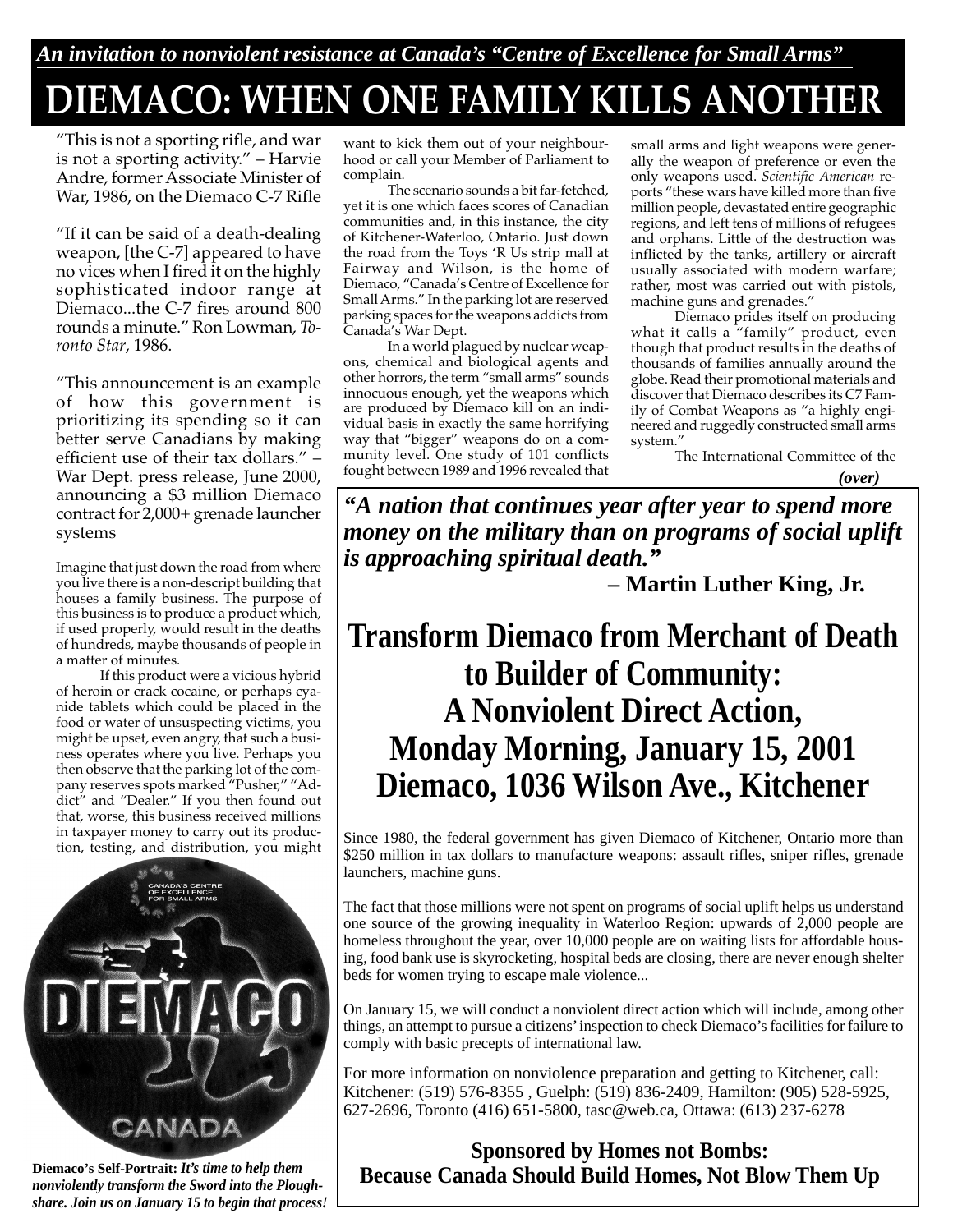### **Red Cross Condemns Small Arms Production** *(continued from front page)*

Red Cross, among many international organizations, is alarmed at the growth of the small arms trade and its deadly consequences. In a recent report, the ICRC concluded: "As international arms transfers, particularly of small arms, have become easier the promotion of respect for international humanitarian law has become vastly more difficult.

"The result is appalling levels of wanton violence and a stream of horrific images which threaten to immunize the public and decision-makers to ongoing violations of humanitarian law."

Yet back in Kitchener-Waterloo, the "Family" continues to receive hundreds of millions of Canadian tax dollars on that promise that "Each member of the family is ideally suited to serve in today's demanding military environment."

Indeed, an advertisement proclaims Diemaco provides its customers "army weapons training, maintenance and support" and "has built an international reputation of excellence by consistently providing superior quality small arms weapons systems, through unmatched responsiveness to customer's needs."

#### **Meeting the Customer's Needs**

When your customer's needs are the ability to wipe out the denizens of a community in a matter of minutes, Diemaco has just what you need. Take, for example, the family member they call LSW99.

"The 5.56 mm Light Support Weapon is a member of the C7 Flat Top Rifle Family. It provides the Infantry Section and others a lightweight, sustained fire or support fire role weapon, for engaging point or area targets to 800 metres. The LSW99 is a highly reliable, very cost effective alternative to the dedicated belt fed machine gun." You can also squeeze off between 600 and 750 rounds of deadly ammo per minute with this baby.

And unlike many deadbeat dads, Diemaco promises it is "committed to the total support of the equipment it produces throughout the systems' life."

Since 1976, Diemaco has proudly "been serving the International Military small arms community." During the U.S./U.K./Canadian slaughter of Iraqis in 1991, Diemaco proclaimed itself "proud that our Defence Industrial Preparedness enabled us to quickly respond to the Canadian Forces and the U.S. Army's urgent requirements in support of Operations Scimitar and Desert Storm."

Diemaco's website reads like any other family's doting record of their growing brood: "The Canadian Forces selected the Colt M16 Rifle and the FN Minimi Light Machine Gun as the basis for their new family of Small Arms," and Diemaco was there to ensure the newest member of the family got the specifications it needed to be more "reliable."

Reliability. In other words, an "unreliable" weapon doesn't deliver well on its only purpose: killing human beings.

Diemaco says it is a legitimate business which only sells to NATO and "allied countries," which assumes that these largely white, "first-World" armies are responsible gun owners and users. But these "respectable" nations have caused untold misery though direct military intervention, arms sales or via proxy forces in dozens of countries around the world, from Vietnam and Laos and

*"It is partly my love for you which gives me the determination to fight against the most unreasonable odds for a world in which we have eliminated organized violence as a way of 'solving' national and international problems. I am talking of these strange phenomena called war, defense and armed revolution. The strange thing is that there is only one thing which all 'enemies' seem to agree upon: that they should prove their fight is right by killing the guys on the other side. Everyone except a few sane people think it is okay to kill the 'bad guys.' I don't think it is okay to kill* **anybody.**

*To be an optimist in a world like ours, full of armies and bombs and fear and hatred, is seen to be a ninny. But we know that people have a good and loving and kind side to them. And I for one will spend the rest of my life trying to organize those qualities in people and do things the way in which Martin Luther King, Jr. and Mahatma Gandhi did them."*

**–Singer/activist Joan Baez, writing to her son, Gabe**

Cambodia to El Salvador, Nicaragua, Chile, Colombia, Rwanda, Sudan, Ethiopia, Somalia, Haiti, Iraq, and the former Yugoslavia.

Diemaco is also the proud supplier of arms to the Canadian Forces, who blithely point out that they did "collateral damage" (murder of civilians who got "in the way" of bombs) over the Balkans. "I do believe we caused collateral damage. I'm certain that we did," said air force colonel Dwight Davies, head of the Canadian task force for most of the Kosovo campaign. "In evidence presented recently to a parliamentary committee, the government acknowledged that 28 per cent of the laser-guided 'smart' bombs dropped by Canadian pilots missed their targets. That means about 100 of the 361 laser-guided bombs exploded somewhere other than on a military target," reports the *Globe and Mail*.

#### **Canadian Soldiers: Trained to Kill**

These are the same Canadian Forces whose most celebrated contemporary general, Lewis MacKenzie, recently summed up the culture of our peacekeepers thusly: "As much as Canadians would like to ignore the fact, the role of a soldier is to kill as efficiently as possible with the resources available once he is ordered to do so by his government. There are many sidelines to his profession that make us all feel warm and fuzzy...But they are all subordinate to one overriding responsibility, and that is to kill on demand."

One can imagine Diemaco's rationale clearly: Diemaco would never export to countries that violate human rights, because that would be against the law. Leaving aside the question that most of Diemaco's customers are regular violators of international and humanitarian law, let us assume for an instance that Diemaco were sincere in its respect for guidelines which would prohibit sending arms to, say, a Saddam Hussein or Muammar Ghadafi.

A look at Diemaco's chequered history would reveal that when it comes to opening up new markets for its weapons, Diemaco has never had much respect for the law, as evidenced by its long-standing battle and ultimate victory in securing the ability to export automatic small arms weapons (which unleash a barrage of bullets with a single pull of the trigger).

Diemaco for years lobbied Ottawa to change the criminal code to allow for such an export. The Conservatives' John Crosbie, Trade Minister in 1984, in discussing the issue of proposed changes, noted, "The prohibition against export of such weapons has been a delicate subject of discussion for some time, by reason mainly of the inevitable perception that Canada would be seen as increasing its share in the international arms trade."

By 1988, an Order in Council was passed allowing for changes in the Criminal Code, later solidified by legislative changes in 1991. Yet before the changes were finally allowed, Diemaco had already lined up contract bids abroad, and moaned that it might lose jobs and future opportunities if its contracts had to be cancelled because they did not receive Ottawa's approval. In an ideal world, one would hope that such pressures would have had no bearing on Ottawa's final decision, but we do not live in an ideal world.

Hence, if there is a law prohibiting sales to a particularly brutish regime, but your company can arrange a sale to that government's military, you simply lobby Ottawa and state that jobs and future market opportunities are at stake and a way will be found. It's the magic of the market.

#### **Alarming Level of Small Arms Transfers**

But this is not good enough for groups which have to deal with the victims of these weapons. The Red Cross points out, "The current pattern of transfers of small arms, light weapons and related ammunition, because it is largely outside of international control, should be a matter of urgent humanitarian concern. While the primary responsibility for compliance with international humanitarian law falls upon users of weapons, States and enterprises engaged in production and export bear a degree of political, moral and, in some cases, legal responsibility to the international community for the use made of their weapons and ammunition."

Diemaco's latest contracts include automatic cannons, or chain guns, (firing 100-400 rounds per minute when mounted on Light Armoured Vehicles), a \$5 million contract for rifles for the British "special forces," , and a grenade launcher system contract worth \$3 million, which is "particularly good news since it sets the stage to sell the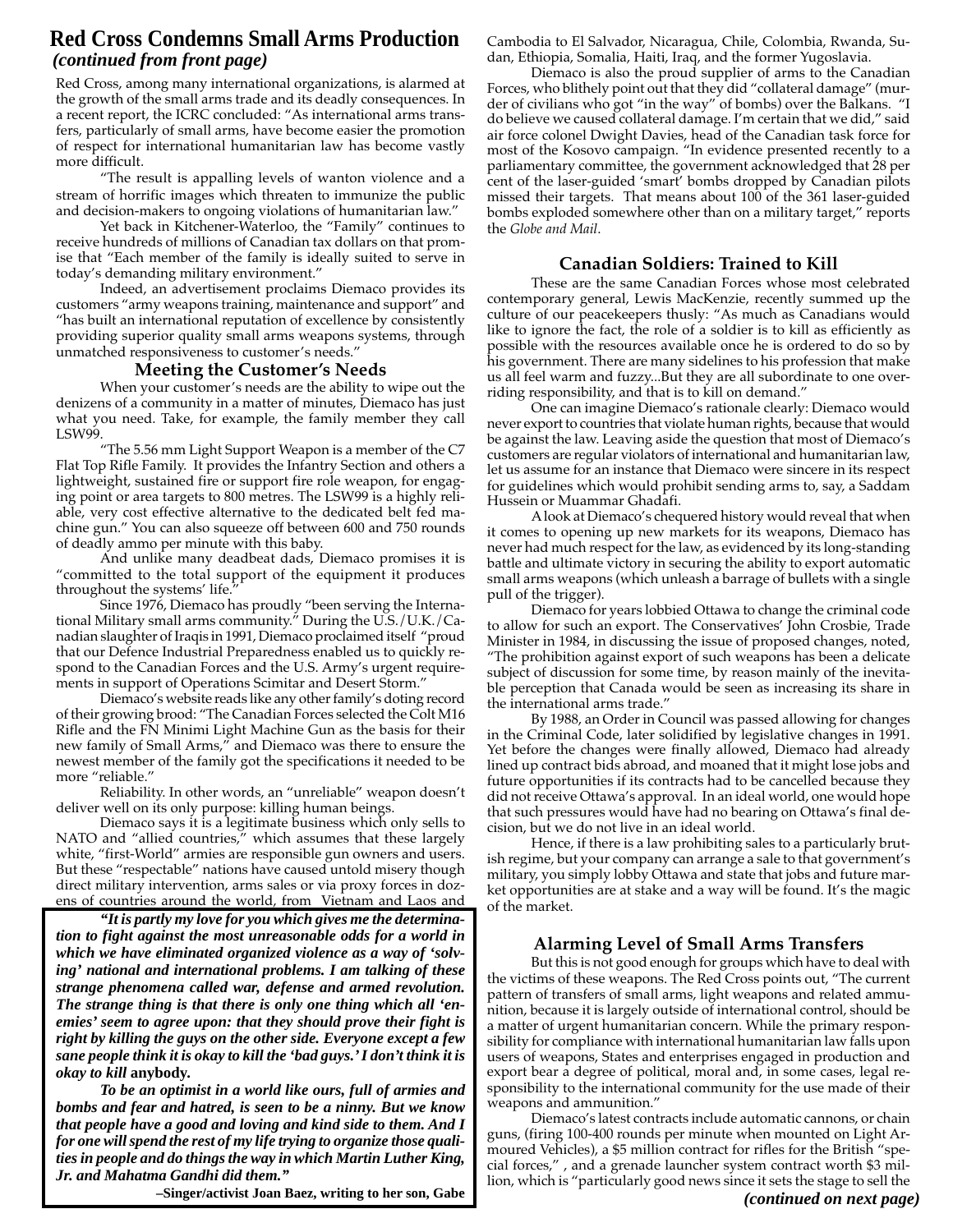### "**Fragmenting Munitions" for use in "peacekeeping"** can deal with the fact that their job is to plan for and carry out acts of *(continued from previous page)*

device to foreign customers," according to the *Kitchener-Waterloo Record*.

In a War Dept. press release, Minister of War Art Eggleton says "these new grenade launcher systems will help ensure that our soldiers have the combat capabilities necessary for modern operations."

The Canadian Forces, the release continues, require "close combat function [that] requires the capability to use a complementary mix of small arms fire and fragmenting munitions...Allied experiences in the Gulf War and other UN operations indicate that the grenade projector played a major role in winning small arms engagements."

Fragmenting munitions. What does that mean? The ICRC again condemned such weapons (similar to cluster bombs, which spew out thousands of flying metal shards) earlier this year.

I called the War Dept., curious to find out how they define the term. A press liaison calls them "anti-personnel," and although she was reluctant to further define that term, the euphemism stands for "kills people."

I was passed to a Major in the press office, whose response to my question about fragmenting munitions was to giggle. He then tried to explain that they explode into hundreds of fragments of flying metal. But if I really wanted to find out more, I should talk "to the boys is ammo."

Perhaps the nervous laughter is the only way human beings

## **Canadian War Dept. contracts, Diemaco, 1980–95**

*As you peruse this list, imagine all of the affordable housing, subsidized daycare spaces, well-maintained hospital beds, women's shelter spaces and anti-violence program initiatives, youth centres and more which could have been supported with these public funds–but weren't, because they were spent on a product whose only purpose is murder.*

| 1980: Weapons and consulting      | \$1,369,841   |
|-----------------------------------|---------------|
| 1981: Weapons, ammunition,        |               |
| explosives                        | \$2,298,462   |
| 1982: Weapons and consulting      | \$9,051,291   |
| 1983: Weapons and consulting      | \$6,922,404   |
| 1984: Weapons and consulting      | \$116,620,012 |
| 1985: Weapons and consulting      | \$4,393,621   |
| 1986: Weapons, small arms spares, |               |
| technical services                | \$7,438,447   |
| 1987: Weapons, tech. services     | \$7,710,868   |
| 1988: Weapons, tech. services     | \$5,019,902   |
| 1989: Weapons, tech. services     | \$12,748,892  |
| 1990: Weapons, ammunition,        |               |
| explosives                        | \$3,211,471   |
| 1991: Weapons                     | \$6,791,595   |
| 1992: Weapons, services           | \$18,225,770  |
| 1993: Weapons                     | \$36,582,190  |
| 1994: Weapons                     | \$1,431,651   |
| 1995: Weapons                     | \$4,482,444   |
| <b>Total 1980–1995</b>            | \$244,347,152 |

#### **Selected International Weapons Contracts**

Since 1991, Diemaco has also received contracts via the Ottawa-based Canadian Commercial Corporation for at least \$82,327,591 to supply tens of thousands of assault rifles, gun mounts for armoured personnel carriers, "light" machine guns and parts, and other deadly "small arms" to NATO and to the armies of the United States, New Zealand, Netherlands, Denmark (including the Danish brigade in NATO's Rapid Reaction Corps), United Kingdom, Australia and some sources which are only unknown at this point. Due to government restrictions on the disclosure of Canadian military export information, these figures are likely incomplete.

state-sanctioned murder. Perhaps it is embarrassment that what any child in a playground could tell you is a ridiculous way to deal with one another is in fact official policy.

The cost of maintaining such a policy should now be obvious to anyone who sees the decaying social landscape of Canada. Government military expenditures represent a massive theft from the poor of this country, as well as countries unfortunate enough to be targets of our military action (such as Kosovo, bombing them for 78 days at a cost of \$482.5 million, and Iraq, where we annually spend the equivalent of at least 2,000 affordable housing units–\$72 million–to enforce the punitive sanctions against the people of Iraq. In fact, Canada has spent over \$1 billion enforcing sanctions which have been almost universally condemned as genocidal. And then there is the use of the Canadian military against First Nations people, at Oka, in Nitassinan, Stoney Point, etc.).

Since 1980, Canada has spent over a quarter of a trillion dollars on war–over \$250 million of that has gone directly to Diemaco. The lengthy trail of closed hospital beds, patients dying in hallways or in redirected ambulances, homeless people dying within view of the seats of government, generations of latchkey kids growing up without daycare, lack of action on environmental cleanup, and so much more is a path which has been purposely paved by successive governments who have chosen guns, not bread, bombs, not homes, as their national policy.

In a shocking display of the ease with which Orwellian terminology can placate a supposedly educated people, all this has been done in the name of peace and peacekeeping. The construction and testing of cruise missiles, the refining of depleted uranium into the exploding munitions which have caused cancers to skyrocket in Iraq, Kosovo, and among returning veterans, the research into fuel-air explosives, the export of hundreds of millions of dollars worth of armaments every year, the \$5 billion-a-year military industrial base in Canada, all this is done in the name of peace.

And so it is in Kitchener Waterloo. Look at this divided region, an area where the gap between the haves and have-nots continues to grow, and imagine what the \$250 million the federal government has poured into one arms manufacturer over the past twenty years could have done to ensure all a safe, healthy life free from poverty, hunger, ill health, and homelessness.

#### **Transforming Diemaco to Something Socially Useful**

Thus we come back to the case of Diemaco, that nondescript building just down the road from the Toys 'R Us, quietly pumping out thousands of deadly weapons. Do Diemaco's employees deserve jobs? Yes, there is no question. Are there socially useful things which could be done in Kitchener-Waterloo that don't involve the production of killing machines? Yes. Can Diemaco, which draws its name from the fact that the company was formerly a tool-and-die maker, find civilian uses for its talents? Definitely.

But will Diemaco transform from a merchant of death to a sustainer of life? Not unless there is outcry from the community, not unless we approach the company with open hearts to show that there are life-and-death consequences that result from their daily labour, not unless we take the first step.

Just as the crack cocaine profiteer bears liability for the screwed-up lives of those hooked on the drug, so the weapons profiteers bear responsibility for the blood which flows when their weapons are used.

The countries of the so-called "developed" world regularly take it upon themselves to inspect and, if necessary, destroy other nations' capacity to develop and deploy weapons which may be a threat to us. Do we as Canadians not have a similar responsibility to stop the production and flow of weapons which pose a threat to the rest of the world?

With that responsibility in mind, we went to Diemaco on the eve of Remembrance Day, Friday, November 10, to remember all victims of war. At that time, we presented a Notice of Citizens Inspection. On Monday, January 15, 2001, Martin Luther King Day, we will return to try and enter the premises for that inspection, to shed light on what goes on behind the walls of this place, to expose and transform the Diemaco "family" from the illicit shadows of the murder trade to the light of positive community development.

- By Matthew Behrens, of Homes not Bombs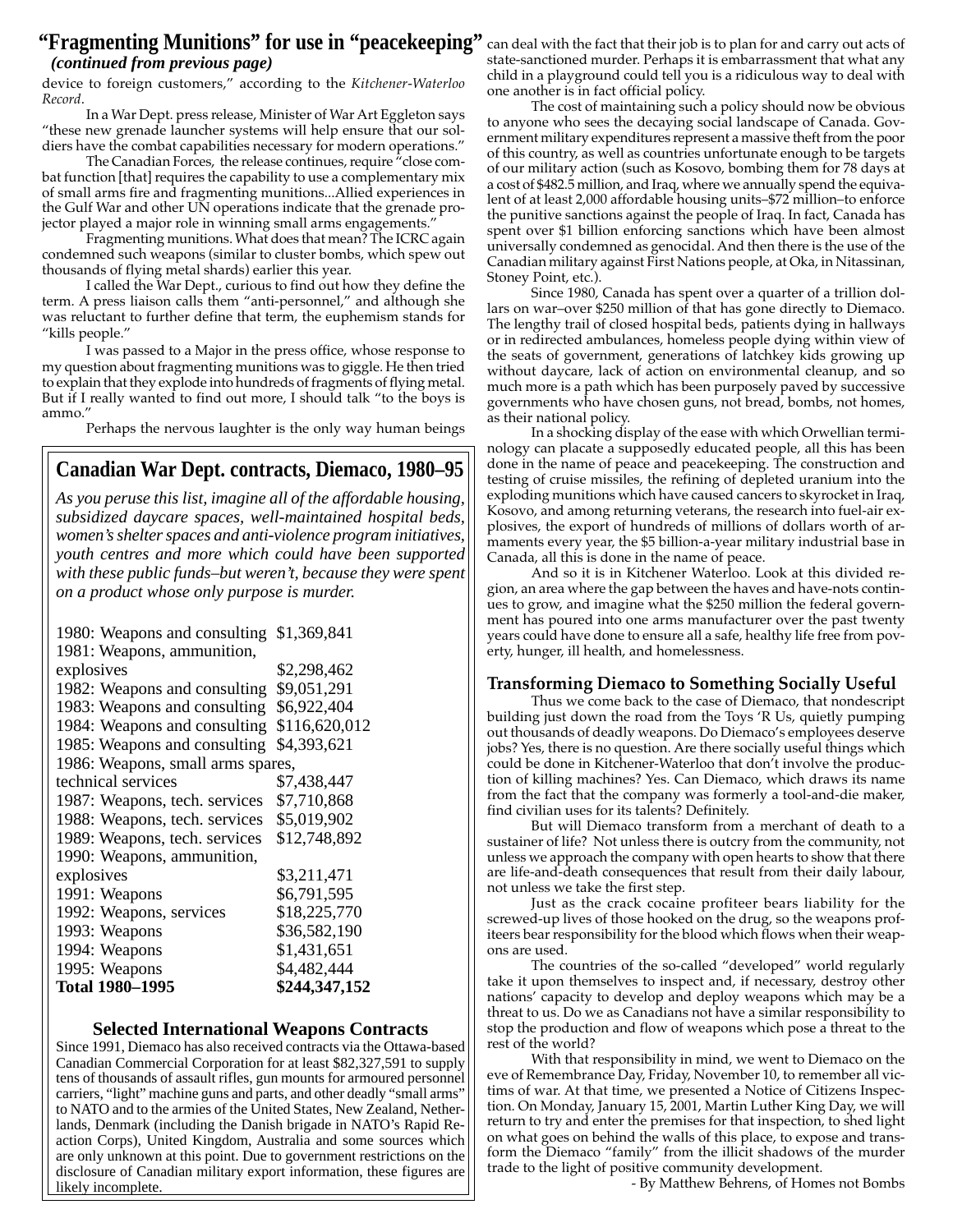## **Meeting With Diemaco, and Learning that Expanding their Arms Market is Simply a Matter of Course**

*On November 10, as four Kitchener-Waterloo police squad cars stood on alert to monitor a small peace vigil taking place at the entrance to Diemaco, two individuals presented a Notice of Impending Citizens Inpsection to Diemaco officials. Andrew Loucks, one of those presenting, remarks:*

The half-sincere greeting look on their faces turned to the strain of insult after reading the letter. They spoke about what they saw as strict rules governing who Diemaco can sell to. Reselling to "third parties" is prohibited, they said, noting that this could be kept track of through serial numbers. But despite the displayed con-

fidence in describing such restrictions, Diemaco's General Manager said he could not answer questions as to whether or not any customer contracts had been denied due to violations of third party rules. "I've only been here two years," he replied. He added that Diemaco was not an intelligence service, and that it left the questions of rule violations and of "good" and "bad" customers up to CSIS and the Federal Goverment.

But, of course, there's no such thing as a "bad" customer in the world of capitalism. After hearing the description of Diemaco's major market, I asked, "Any plans to expand

that market?" "Of course," he chuckled, indicating honestly that's what it's all about. He chimed in to downplay the rate of fire of Diemaco's weapons, which for some reaches 800 rounds per minute. Such rates are just the result of design, he claimed, as if such capability for destruction were merely incidental. He said what's really important is accuracy. "A good soldier" doesn't spray a barrage of bullets, he remarked, but instead coldly picks his victim off with one or two shots. "A good solider," the manager stressed. He didn't mention that some soldiers might be scared to death because...well, maybe because the "enemy" might have similar weaponry with similarly devastating capabilities.

*Exploring some international laws and covenants to which Canada is a signatory*

# **Laying the Groundwork for Citizens Inspection of Diemaco**

How does the funding of weapons construction and export at Diemaco violate international law? For starters, the **Nuremberg Principles**, approved at the end of World War II, declare that crimes against peace include "planning, preparation, initiation or waging of a war of aggression or a war in violation of internatiomal treaties, agreements or assurances."

In Canada, War Dept. spending is discretionary. There is no legal requirement that we spend \$11.2 billion a year on seeking new ways of blowing one another to bits. But because Ottawa continues to spend these monies not on programs to which it has committed itself on the international stage–but on weapons–any War Dept. contracts at the purely military Diemaco keep Canada from complying with, for example, the United Nations Covenant on Economic, Social and Human Rights and the **Universal Declaration of Human Rights**.

**The International Covenant on Economic, Social and Cultural Rights** guarantees everyone's right to "an adequate standard of living...including adequate food, clothing and housing," yet these rights are not applied to Canada's 200,000 homeless and over 5 million residents forced to survive in poverty, with over 3 million Canadians forced to rely on food banks. (The United Way-funded report Understanding Homelessness in Waterloo Region 1999 estimates between 1,500 and 2,000 people are homeless in Waterloo Region each year. Almost 10,800 individuals are at increased risk of homelessness because they are stuck on waiting lists for affordable housing. 41.2% of households in Waterloo region (or almost 60,000 people) pay more than 30% of their income on rent, the definition of unaffordable housing, and therefore at higher risk of being a paycheck away from being homeless.

As the 1998 UN Committee monitoring compliance concluded, there is "grave concern" that "such a wealthy country as Canada has allowed the problem of homelessness and inadequate housing to grow to such proportions that the mayors of Canada's ten largest cities have now declared homelessness a national disaster...The Committee recommends that the federal, provincial and territorial governments address homelessness and inadequate housing as a national emergency by reinstating or increasing, as the case may be, social housing programmes for those in need...[and] to implement a national strategy for the reduction of homelessness and poverty."

But the discretionary spending of billions by the War Dept. on, among other things, the weapons produced by Diemaco, stand both the government and Diemaco, as a willing partner in this enterprise, in clear violation of the Covenant.

Similarly, Diemaco's well-funded production of weapons which bring terror to the world stands the company in violation of the **Convention on the Elimination of All Forms of Discrimination Against Women**, which is "Concerned that in situations of poverty women have the least access to food, health, education, training and opportunities for employment and other needs," and which affirms "that the strengthening of international peace and security, relaxation of international tension, mutual cooperation among all States irrespective of their social and economic systems, general and complete disarmament, and in particular nuclear disarmament" are requirements for compliance under this covenant.

Every dollar spent on the Diemaco C-7 "family" of combat weapons is a dollar not spent on shelter space or transitional housing for women escaping male violence, and as the UN Committee on Social, Economic and Human Rights points out, "the unavailability of affordable and appropriate housing and widespread discrimination with respect to women create obstacles to women escaping domestic violence."

**The Convention on the Rights of the Child** reaffirms "that children's rights require special protection and call for continuous improvement of the situation of children all over the world, as well as for their development and education in conditions of peace and security."

A case can certainly be made as well that under the Aid and Abet portion of the **War Crimes section of the Canadian Criminal Code**, Diemaco is at the very least an accessory after the fact to crimes against humanity.

A selection of other laws which Diemaco violates through its production and sale of high-powered killing machines:

**Declaration Renouncing the Use in Time of War, of Explosive Projectiles Under 400 Grammes of Weight**, adopted by the International Military Commission, Dec. 11, 1868 (Declaration of St. Petersburg), which declares itself against "arms which uselessly aggravate the sufferings of disabled men, or render their death inevitable.'

**Treaty Providing for the Renunciation of War as an Instrument of National Policy**, Done at Paris, August 27, 1928 (aka Kellogg-Briand Pact). Article II states "The High Contracting Parties agree that the settlement or solution of all disputes or conflicts of whatever nature or of whatever origin they may be, which may arise among them, shall never be sought except by pacific means. (approved by Canada 3/2/1929)

**Convention on the Prevention and Punishment of the Crime of Genocide Done at New York** Dec. 9, 1948, Entered into force: Jan. 12, 1951 (ratified by Canada 9/3/52) (Canada's Diemaco-supplied military participated in the bombing of Iraq and plays an active role in the military enforcement of genocidal sanctions against the Iraqi people)

**Convention Relative to the Protection of Civilian Persons in Time of War**, Done at Geneva, Aug. 12, 1949 (accepted with qualification, 5/14/ 65—Canada) The indiscriminate mass killing which soldiers are capable of executing with Diemaco's "family" of combat weapons would certainly stand their production and use in violation.

**Resolution on the Non-Use of Force in International Relations and Permanent Prohibition of the Use of Nuclear Weapons** UN General Assembly Nov. 29. 1972. Any Diemaco product, when used properly, can be properly construed as force, if not excessive force.

**Convention on the Prohibition of Military or any Other Hostile Use of Environmental Modification Techniques**, done at New York, Dec. 10, 1976 (Canada signatory). All wars seriously affect the environment (witness Iraq and Yugoslavia)

**Protocol Additional to the Geneva Conventions of August 12, 1949, and Relating to the Protection of Victims of Non-International Armed Conflicts**, Done at Geneva, June 8, 1977 (in addition to above).